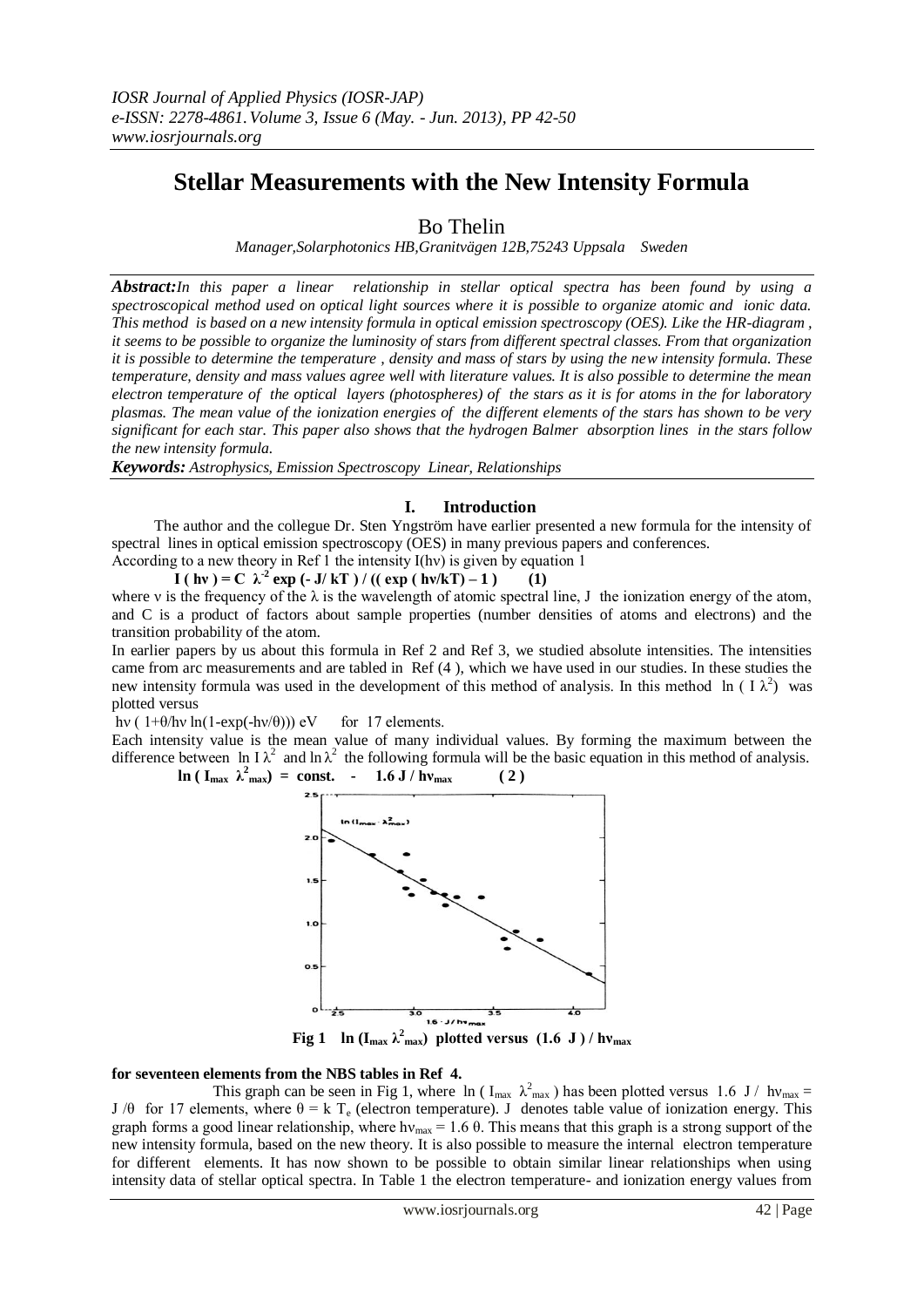17 elements are shown with this method. The mean value of these electron temperature values are around 2 eV, which fit well with literature values Ref 5.

A very strong support of this new intensity formula has recently been published in two open access summary papers Ref 6 and Ref 7, where different methods from the literature have been used, which support the new intensity formula.

| Element                | $\theta$ (eV) | J(eV) |
|------------------------|---------------|-------|
| $\mathbf{C}\mathbf{s}$ | 1.6           | 3.89  |
| <b>Na</b>              | 1.9           | 5.14  |
| Ba                     | 1.8           | 5.20  |
| Li                     | 1.8           | 5.39  |
| Ca                     | $2.1\,$       | 6.11  |
| Yb                     | 2.1           | 6.25  |
| Sc                     | 2.1           | 6.70  |
| $_{\rm Cr}$            | 2.3           | 6.76  |
| Ti                     | 2.1           | 6.83  |
| Sn                     | 2.1           | 7.33  |
| Mo                     | 2.3           | 7.38  |
| Mn                     | 2.3           | 7.43  |
| Ag                     | 2.1           | 7.57  |
| Ni                     | 2.1           | 7.63  |
| Fe                     | 2.1           | 7.86  |
| Co                     | $2.2\,$       | 7.88  |
| Pt                     | $2.1\,$       | 9.0   |

#### **Table 1 Determination of the electron temperature for 17 elements of different ionization energies**

# **II. Ionic spectra**

The intensity formula for ions has a similar appearance as equation 1 and is shown in equation 3. This formula include ionization energies for the first  $(J_1)$  and second  $(J_2)$  ionization energy, which has been proposed earlier in the detection limit method Ref 10 and in two open access ionic papers of Ref 8 and Ref 9, which have recently been published. C is a factor given by transition probabilities, number densities and sample properties. λ and ν are here the wavelength and frequency of the ionic spectral line. The ionic intensity formula has the following appearance :

**I** = **C**  $\lambda^2$  (**e** x **p** (**-** (**J**<sub>1</sub>+**J**<sub>2</sub>)/**k T**)) / (**e** x **p** (**hv**/**k T**) – **1**) (3)

To show the validity of equation 3 with this method  $\ln (1 \lambda^2)$  was plotted versus hv (1+θ/hv ln(1-exp(-hv/θ))) eV for 11 elements; each intensity value comes from many individual values from the NBS table of Ref 4. By forming the maximum between the difference between ln  $\lambda^2$  and ln  $\lambda^2$ , ln ( $I_{\text{max}}$ ,  $\lambda^2_{\text{max}}$ ) was plotted versus 1.6 (  $J_1+J_2$ ) / hv<sub>max</sub> =( $J_1+J_2$ )/ $\theta$  in the same way as for atoms which is seen above. The points will follow an expression in equation 4 for ions which is similar to equation 2 for atoms.

# $\ln (\mathbf{I}_{\text{max}} \ \lambda_{\text{max}}^2) = \text{const.} \ - \ 1.6 \left( \mathbf{J}_1 + \mathbf{J}_2 \right) / \mathbf{h} \mathbf{v}_{\text{max}}$  (4)

Equation 4 includes ionization energies for the first and second ionization energy. 11 different elements were plotted in this way and  $(J_1+J_2)$  and  $\theta$  are tabled in Table 2 for 11 ionic elements. These values fit well with secondary electron temperature values from the literature in Ref 5.

A similar plot to Fig 1 for atoms has also been done for ions of 11 elements, which is seen in Fig 2. The mean value of electron temperatures are about 4 eV for ions, which fit well with the literature values Ref 5.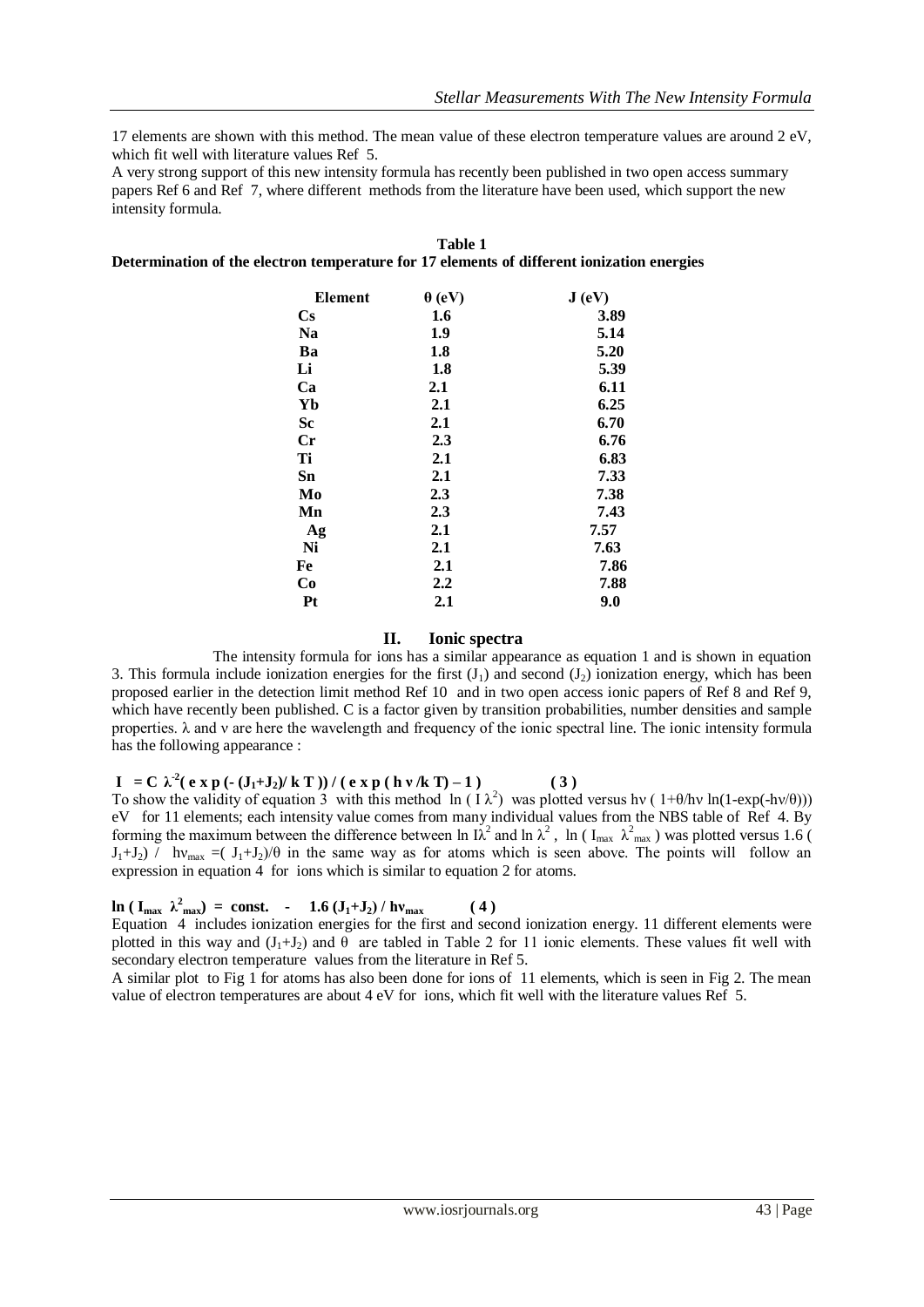

**Fig 2** ln ( $I_{max} \lambda_{max}^2$ ) plotted versus ( $1.6$  ( $J_1 + J_2$ ))/ h  $v_{max}$  for eleven ionic elements from the NBS **tables.**

**Table 2**

**Determination of the electron temperature for 11 ionic elements of different ionization energies** 

| <b>Element</b> | (eV)<br>$({\bf J}_1 + {\bf J}_2)$ | $\theta$ (eV) |
|----------------|-----------------------------------|---------------|
| Yb             | 18.36                             | 3.3           |
| Y              | 19.00                             | 3.3           |
| Sc             | 19.60                             | 3.6           |
| Ti             | 20.44                             | 3.4           |
| Mn             | 23.07                             | 4.4           |
| Cr             | 23.46                             | 3.5           |
| Fe             | 24.10                             | 4.2           |
| C              | 35.65                             | 4.9           |
| K              | 36.15                             | 4.5           |
| Cs             | 36.35                             | 5.1           |
| Cu             | 28.00                             | 5.0           |

According to Refs 8 and 9 a general recursion formula for two adjacent ionic states(r and r+1) could be written in the following way :

**I**<sub>r+1</sub> = C<sub>r</sub>  $\lambda^2$ (e x p (- (J<sub>r</sub>+J<sub>r+1</sub>)/k T )) / (e x p (h v /k T) – 1 ) (5)

# **III. Stellar Spectra**

These stellar optical spectra extend over the spectral classes  $O - M$  and the photometrically wellcalibrated luminosity measurements from star to star, and come from Ref 11 . Good temperature and luminosity coverage have been achieved. The data were digitalized from the main sequence classed O5 – F0 and F6 – K5 displayed in term of relative flux as a function of wavelength. The parameters that have been measured in this investigation are maximum luminosity  $L_{max}(Rel-fluxmax)$  of the Planck curve. In this maximum the wavelength  $\lambda_{\text{max}}$  and the maximum frequency  $v_{\text{max}}$  were also measured.

Then ln ( $L_{max}$   $\lambda_{max}$ <sup>2</sup>) values were plotted versus (1.6 J<sub>meanvalue</sub> / hv<sub>max</sub>) where J<sub>meanvalue</sub> is the mean value of the ionization energies of the elements of the stars measured. To obtain a similar linear relationship for the stellar data as in Fig 1 from the spectroscopical method from Refs 2 and 3, the following luminosity data from Ref 11 and data from Table 3 were used and plotted according to equation 6

 $\ln$  (  $L_{\text{max}}$   $\lambda_{\text{max}}^2$ ) = const – (1.6  $J_{\text{meanvalue}}/h\nu_{\text{max}}$ ) (6)

which is similar to equation 2 for atoms and equation 4 for ions.

To obtain the values of Table 3 it is necessary to use a two step procedure. In the first step it is necessary to define the graph by calculating the J<sub>meanvalue</sub> of the G2-star. The J<sub>meanvalue</sub> can be expressed in the following way :

$$
\mathbf{J}_{\text{meanvalue}} = \sum_{n} \mathbf{c}_n \, \mathbf{J}_n \tag{7}
$$

where  $c_n$  is the normalized content of an element of a star. It is plausible to consider the content values of G2stars rather to be similar to the content values of the sun. Therefore

the  $c_n$ -values of the sun have been used here.  $J_n$  is here the ionization of a star. This  $J_{mean value}$  has been calculated for the sun (G2 star), which gave  $J_{mean value} = 16.2$  eV according to the linear graph in Fig 3. This value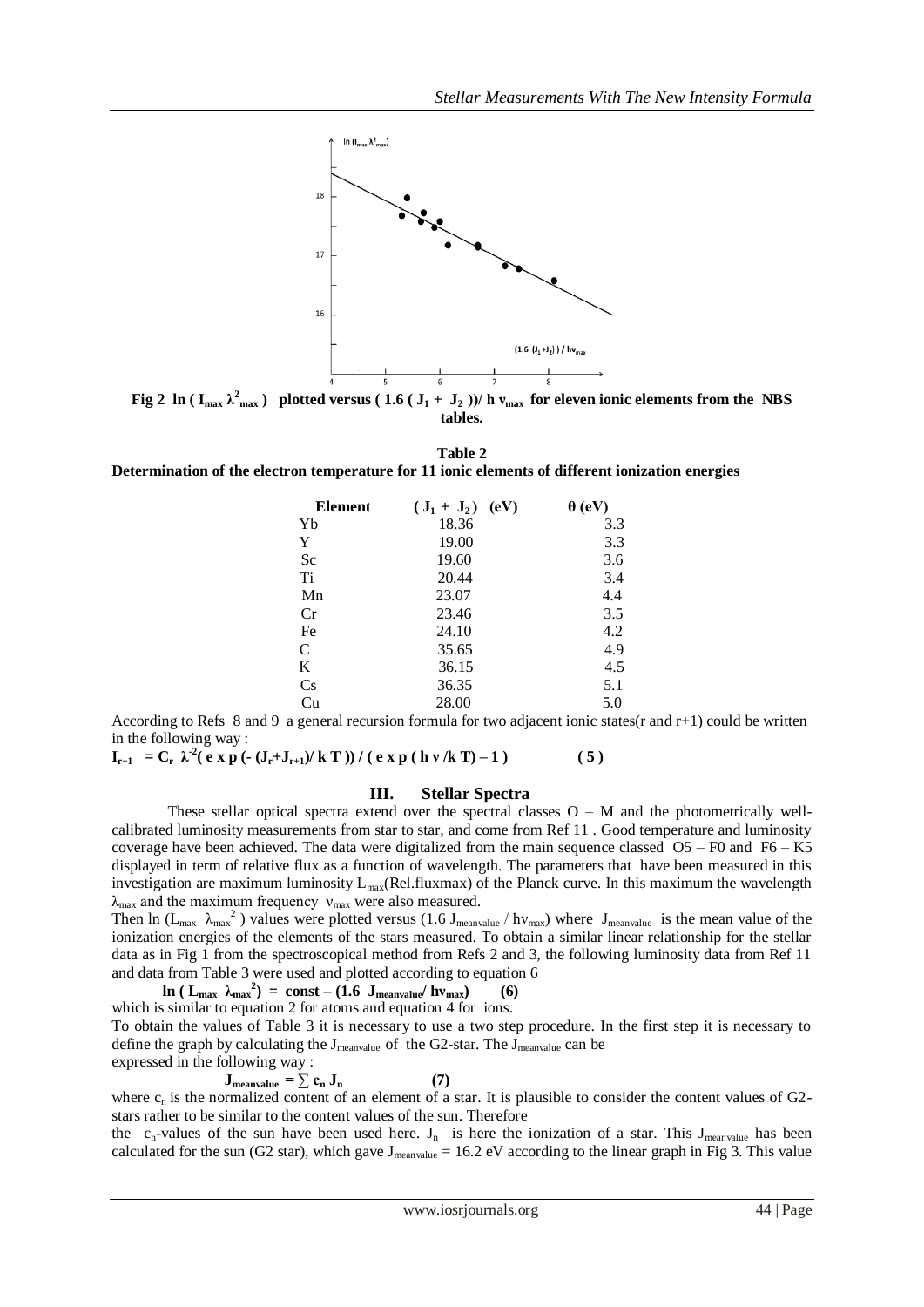is 16.2 eV, too, for the sun when using equation 6 together with established chemical composition values of the sun. This means that we now have one point determined in Fig 3.

A more profound description of this method of creating Fig 3 and Table 3 is described in Ref 12.

| <b>Spectral class</b> | $\theta$ (eV) | $J_{\text{meanvalue}}$ (eV) |
|-----------------------|---------------|-----------------------------|
| K5V                   | 1.44          | 15.5                        |
| K4V                   | 1.47          | 15.6                        |
| $G9-K0$               | 1.50          | 15.8                        |
| G6-G8                 | 1.53          | 16.0                        |
| $G1-G2$               | 1.56          | 16.2                        |
| <b>F8-F9V</b>         | 1.63          | 16.7                        |
| <b>F6-F7V</b>         | 1.63          | 16.5                        |
| $A9-F0V$              | 1.72          | 16.9                        |
| A8                    | 1.75          | 17.1                        |
| $A5-A7$               | 1.81          | 17.5                        |
| $A1-A3$               | 1.84          | 17.6                        |
| B6V                   | 1.88          | 17.8                        |
| $B3-B4V$              | 1.94          | 18.0                        |
| $O7-BOV$              | 1.97          | 18.1                        |
|                       |               |                             |

O5V 2.00 18.2







The data in Fig 3 constitute a straight line in the classes  $O5 - F0$  and  $F6 - K5$ . In equation 6 hv<sub>max</sub> = 1.6  $\theta$ , where  $\theta$  = internal electron temperature in eV. This means that the classes O5 – F0 have higher temperature than the classes F6 – K5, which is also in accordance with the usual HR-diagram. For example a G2 star (the sun) has  $\theta$  = 1.56 eV (T<sub>e</sub> = 18110 K).

# **IV. The Use Of The Balmer Lines**

It is shown in the in the paper by Ref 11 that the appearance of the continuous-and discrete spectra of stars seem to be the same, where the hydrogen Balmer absorption lines of different stars have been studied. These are the well known Planck curves with steep low wavelength side and a slow high wavelength side. The wavelength of the intensity maximum of continuous-and discrete spectrum seems to be the same. This in agreement with equation 1 and the new theory, where the Planck factor is a part of the new intensity formula. This isclearly seen in Fig 4 from the spectrum of two A-stars. The normalized flux is here propor-tional to the emissions from the continuous-and discrete spectrum. These curves show very good examples of Planck curves,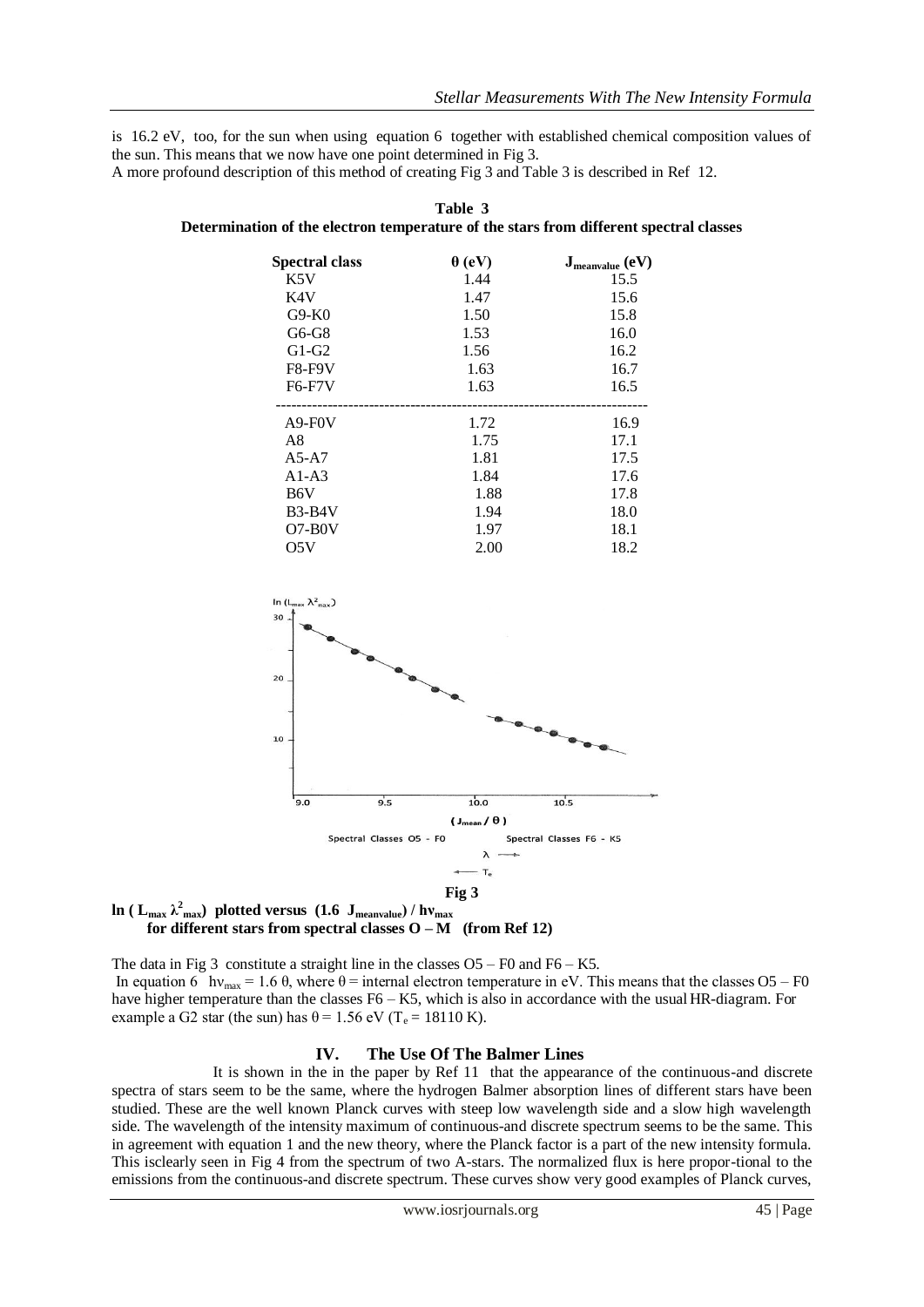where continuous-and discrete emissions seem to have the same wavelength maximum. The wavelengths of the Balmer lines are shown in Table 4 (Ref 13). By using equation 6 and Table 3intensity ratios have been determined theoretically(from intensity formula) and experimentally by using the data of Ref 11 , from different spectral classes of stars. At the use of these intensity ratios  $J_H = 13.595$  eV for hydrogen was used. The electron temperatures for different spectral classes have earlier been determined in Table 1 in Ref (12 ). A summary of the values from the spectral classes of this paper is shown in Table 5 Nice correlation  $(r=0.98)$  has been achieved between theoretical-and experimental intensity ratios.This is shown in Fig 5 and is, together with Fig 4, a strong evidence of the fact that stars follow the new intensity formula, as atoms and ions do. Fig 5 shows very nice correlation between experiment and theory.



Plot of normalized flux versus the wavelength(Planck curve) for two different A-stars. The absorption hydrogen Balmer lines are clearly observed. The wavelength of the intensity maxima for both continuous and discrete emissions seems to be the same. (From Ref 11)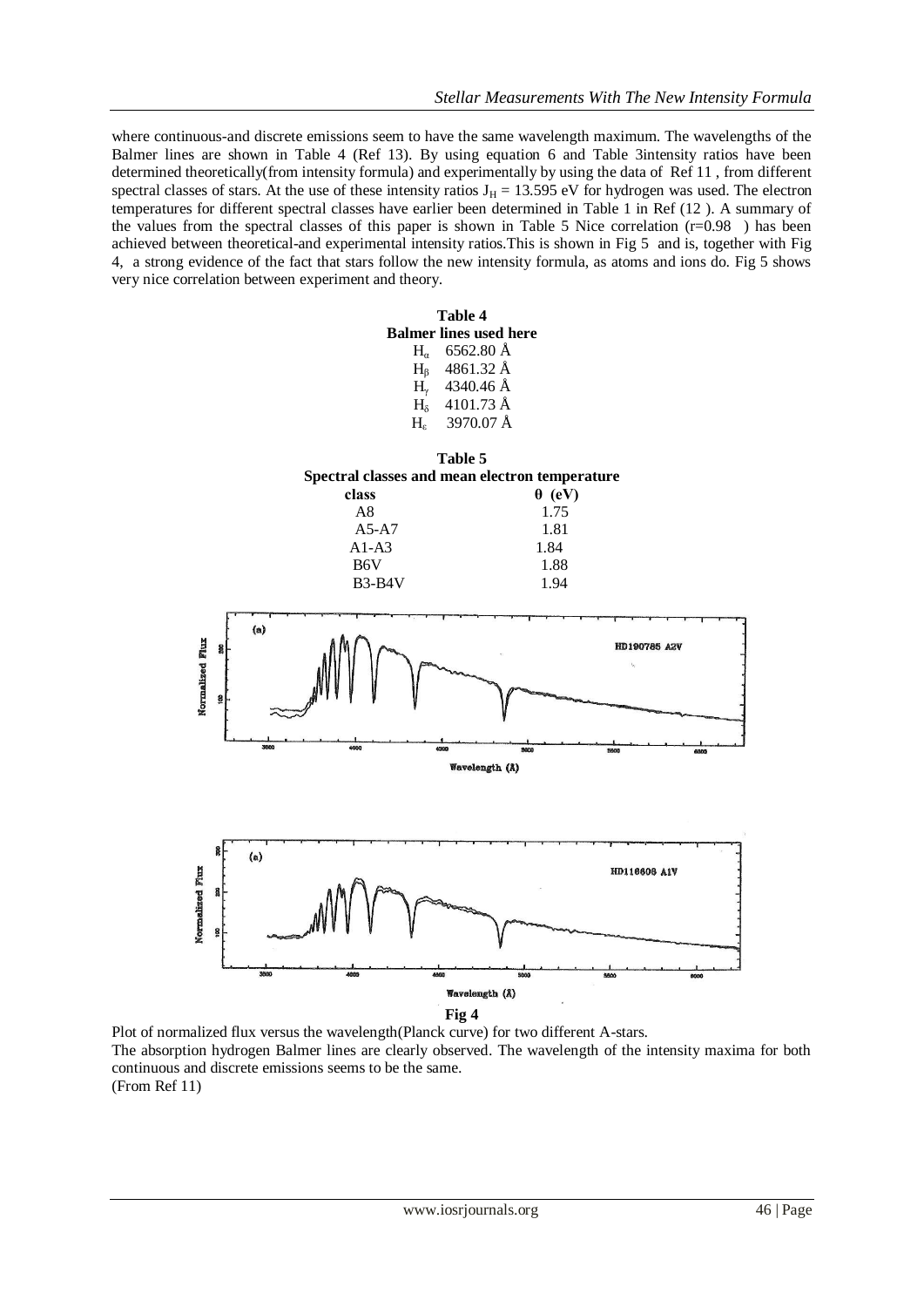

**Fig 5** Spectral intensity ratios (experimental and theoretical) give very good correlation(r=0.98) using the Balmer lines from different spectral classes of stars using the new intensity formula. Spectral classes used: A8=unfilled circles, A5-A7=unfilled squares, A1-A3=unfilled triangles, B6V= filled circles, B3-B4=filled squares.

# **V. Determination Of The Effective Temperature Of Stars**

Table (66 ) p.564 in Ref (13) were then used, where the effective temperatures were tabled from many main sequence stars from different spectral classes (A-K).These effective temperature values were then plotted versus the electron temperature values from corresponding spectral class from Table 3 in this paper. In this way effective temperature values have been obtained for 12 main sequence stars and are tabled in Table 6. Good correlation (+- 85 K) is here achieved between the values from this investigation and the literature values

based on the Stefan-Boltzmann temperature law and can be seen in Table 6 and Fig 6, which show good correlation (r=0.99).



**Fig 6 Effective temperature plotted versus electron temperature for a number of main sequence stars.(correlation r= 0.99)**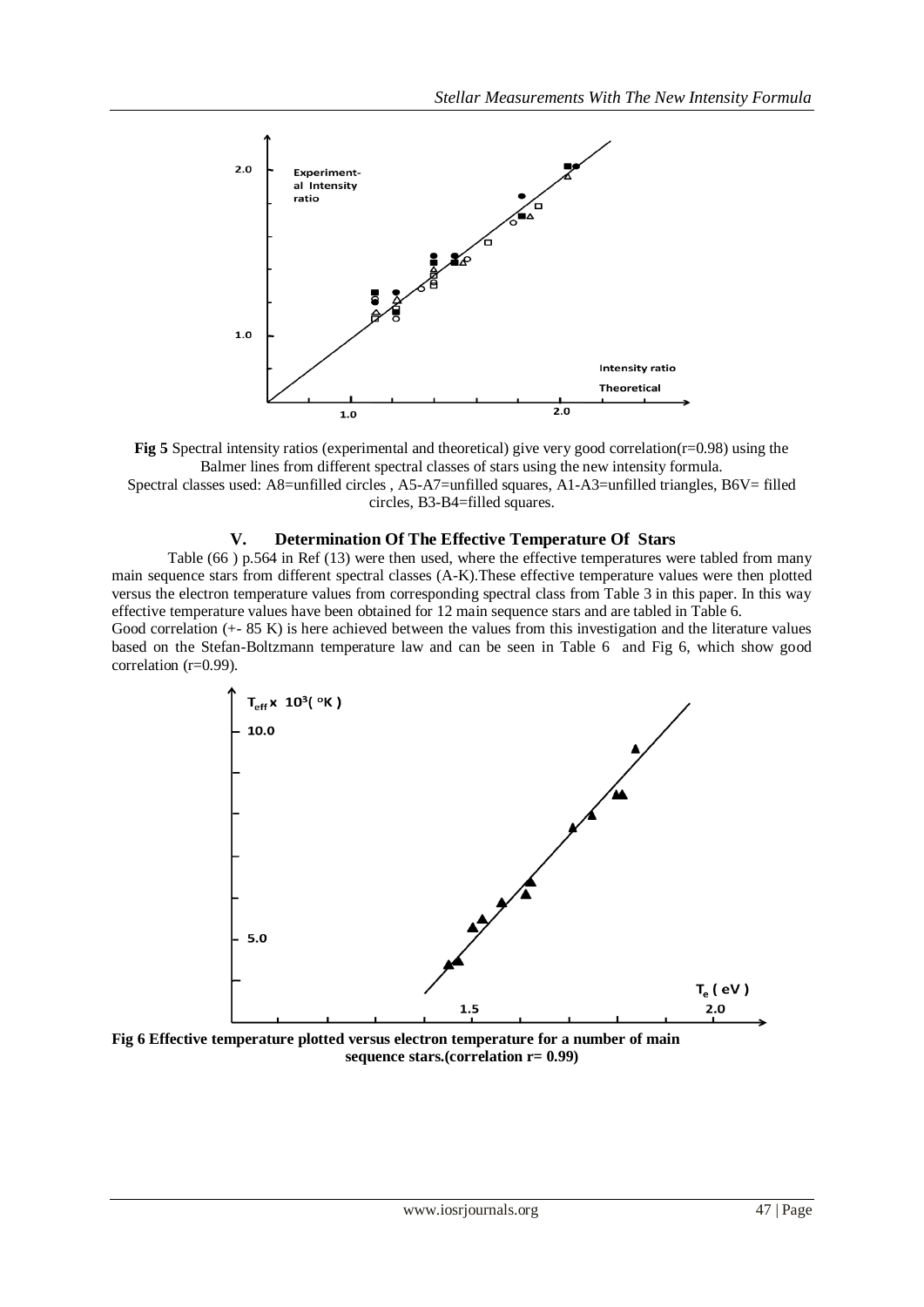|                                                  |                  | Table 6             |                |                |
|--------------------------------------------------|------------------|---------------------|----------------|----------------|
| Determination of $T_{\text{effective}}$ of stars |                  |                     |                |                |
| From the graph                                   |                  | From the literature | Spectral group |                |
| Vega                                             | $9300^{\circ}$ K | $9300^{\circ}$ K    |                | A0             |
| Altair<br>8100                                   |                  | 8000                |                | A7             |
| 7500<br>Procoyon A                               |                  | 7500                |                | F <sub>5</sub> |
| 5700<br>Sun                                      |                  | 5740                |                | G2             |
| Sirius A<br>9500                                 |                  | 9700                |                | A <sub>1</sub> |
| Aldebaran<br>4200                                |                  | 4100                |                | K5             |
| 4700<br>Pollux                                   |                  | 4500                |                | K <sub>0</sub> |
| Capella B<br>5200                                |                  | 4940                |                | $G5-G0$        |
| 9700<br>Regulus                                  |                  | 10300               |                | B7             |
| 7250<br>Canopus                                  |                  | 7350                |                | F <sub>0</sub> |
| 8700<br>Fomalhaut                                |                  | 8500                |                | A <sub>3</sub> |
| 8400<br>Sirius B                                 |                  | 8200                |                | A5             |

# **VI. Determination Of The Density Of A Star By Using Balmer Lines.**

According to equation 1 the C-factor is a product of factors of number densities of atoms and electrons. By using the approximate formula of equation of equation 1 we obtain :

 **I** =  $C \lambda^2 \exp(- (\hbar v + J)/kT_e)$  (8) By expressing C as a function of the other parameters in equation 8 and by taking the ratio between the density of a star compared to the sun, we obtain the following expression

$$
C_{star} / 1 = ( \frac{V_{\text{star}}}{V_{\text{star}}} / \frac{V_{\text{sun}}}{V_{\text{sun}}}) (\lambda_{\text{max star}} / \lambda_{\text{max sun}})^2 \exp((h v_{\text{max star}} + J_H) / \theta_{\text{star}} - (h v_{\text{max sun}} + J_H) / \theta_{\text{sun}})
$$

where C = 1 is the sun value and  $\theta = kT_e$ . The intensity ratio ( I $\gamma$  / I $\gamma$  sun) here is the ratio between the  $\gamma$ -Balmer line from the star and the sun from the data of Ref (11).  $\lambda_{max}$  and the hv<sub>max</sub> have also been taken from Ref (11) and the electron temperature values have been taken from Ref  $(12)$  for different spectral classes. J<sub>H</sub> is the ionization energy of hydrogen.

The results of 12 stars here, are shown in Fig 7 and Table 7 where  $\rho / \rho_0$  –values been calculated for 12 different main sequence stars. In Fig 7 a straight line is achieved following in the near of the Schwarzschild line Ref 13 (p.555 ).

| Table 7<br>Determination of density ratio of 12 stars relative to the sun |                                  |                |  |
|---------------------------------------------------------------------------|----------------------------------|----------------|--|
|                                                                           |                                  |                |  |
| <b>Star</b>                                                               | $\rho / \rho_{sun}$ (new method) | spectral class |  |
| Aldebaran                                                                 | 1.26                             | K5             |  |
| Pollux                                                                    | 0.95                             | K <sub>0</sub> |  |
| Capella B                                                                 | 0.91                             | G <sub>5</sub> |  |
| Sun                                                                       | 1.0                              | G <sub>2</sub> |  |
| Procyon A                                                                 | 0.66                             | F <sub>5</sub> |  |
| Canopus                                                                   | 0.55                             | F <sub>0</sub> |  |
| Altair                                                                    | 0.45                             | A7             |  |
| Sirius B                                                                  | 0.37                             | A <sub>5</sub> |  |
| <b>Formalhaut</b>                                                         | 0.42                             | A <sub>3</sub> |  |
| Sirius A                                                                  | 0.42                             | A <sub>1</sub> |  |
| Vega                                                                      | 0.39                             | A <sub>0</sub> |  |
| Regulus                                                                   | 0.28                             | B7             |  |
| η Ori                                                                     | 0.14                             | B1             |  |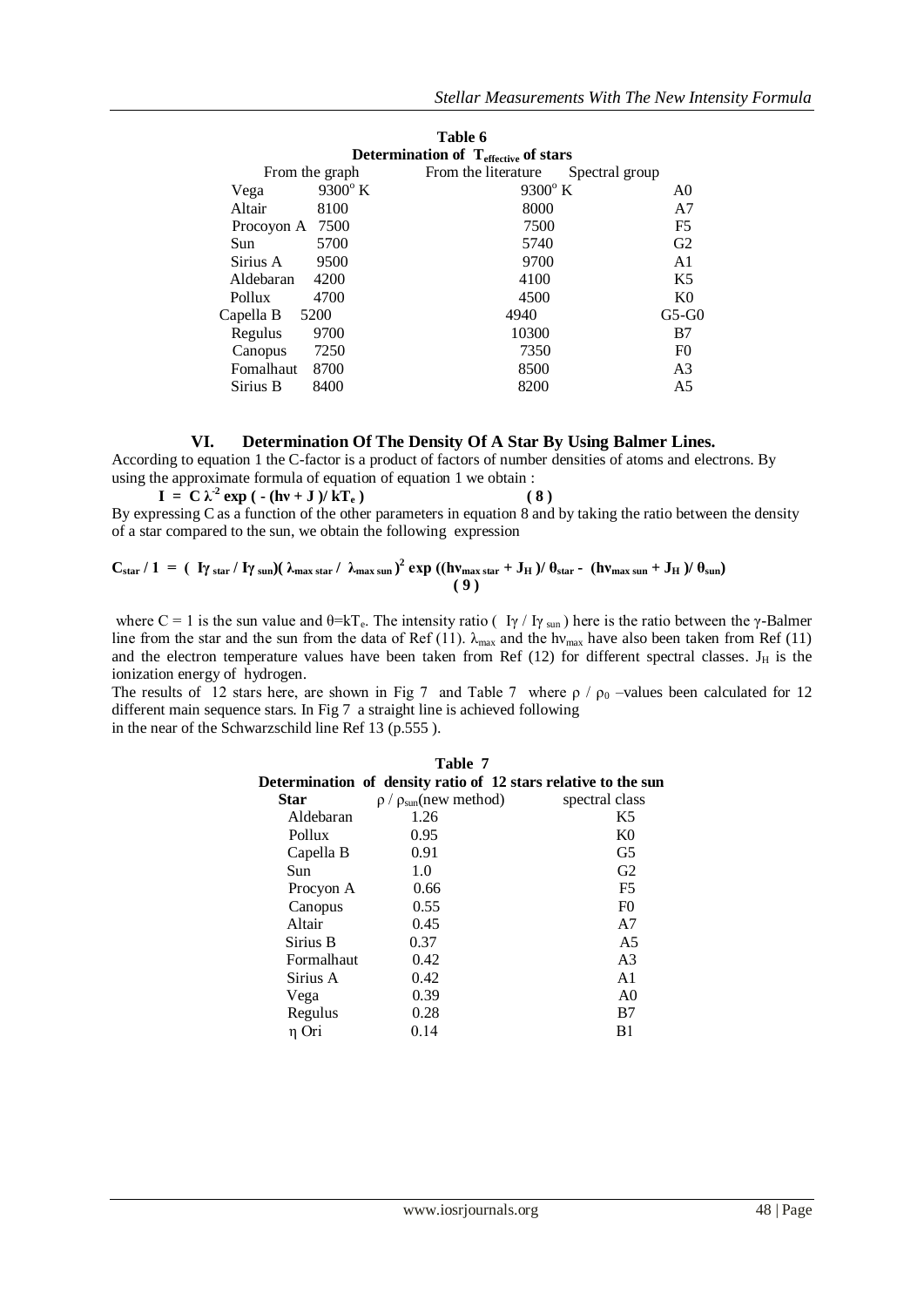

**Fig 7 Density determination of stars relative to the sun at different spectral classes.Filled circles = new method , Filled triangles = Schwarzschild limit**

#### **VII. Determination Of The Mass Of The Stars**

According to the usual Mass-Luminosity relation in astronomy, there is a linear relationship between luminosity and mass of a star. In a similar way there is a possibility to use the equation 1 in a similar way by the fact that M  $\alpha$  kT<sub>e</sub>. By using the approximate formula of equation 1 we obtain :

$$
I = C \lambda^2 \exp \left( - (\hbar v + J) / kT_e \right) \tag{10}
$$

By expressing  $kT_e$  as a function of the other parameters in equation 10 and by taking the ratio between the mass of a star compared to the sun  $(M_0)$ , we obtain the following expression :  $M_{\rm star}/M_{\rm 0\,sun}$  =  $\ln$  ( I  $\lambda^2/C_0$  )<sub>max sun</sub>( J<sub>mean star</sub> +  $h v_{\rm max\,star}$ )/  $\ln$  ( I  $\lambda^2/C$ )<sub>maxstar</sub> ( J<sub>mean sun</sub> +  $h v_{\rm max\,sun}$ )

 **( 11)** The ln I $\lambda^2$ , C, J<sub>med</sub> and hv<sub>max</sub> - values in equation 11 can be determined from Fig 3 and Table 3 in this paper. The 1 n ( $\lambda^2$ ) –values can be shown directly from the graph in Fig 3 for a certain star and the C-values are shown as the prolongation of the two lines in Fig 3 for a certain star placed on one the lines. The  $M/M_0$  – values have been tabled in Table 8 for 10 different stars, which show good agreement with the literature values. This good agreement is also shown in Fig 8 between  $(M/M_0)$  – values from this new method and literature values and show a nice linear relationship ( $r=0.97$ )

> $M/M_{\rm o}$ New method  $3.0$  $2.0$  $1.0$  $M/M_{\circ}$  $1.0$  $2.0$  $3.0$  $4.0$ Literature

**Fig 8. Determination of the mass of a number of stars with the new method together with literature values. (Correlation r= 0.97) .**